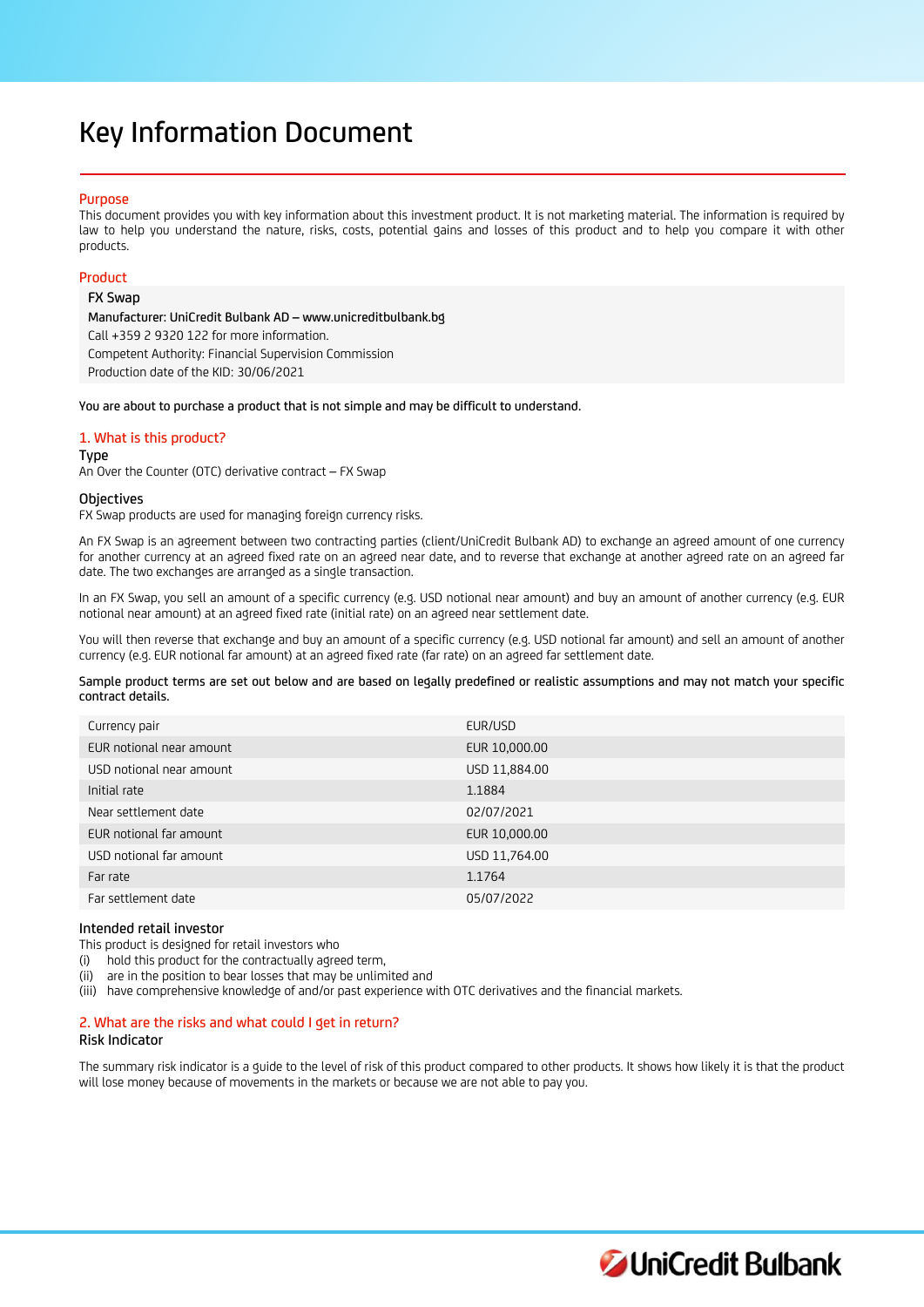We have classified this product as 7 out of 7, which is the highest risk class.



Be aware of currency risk. You may pay and/or receive payments in a different currency, so the final return you will get depends on the exchange rate between the two currencies. This risk is not considered in the indicator shown above.

In some circumstances you may be required to make payments to pay for losses. The total loss you may incur may be significant.

This product does not include any protection from future market performance so you could incur significant losses.

#### Performance Scenarios

Market developments in the future cannot be accurately predicted. The scenarios shown are only an indication of some of the possible outcomes based on recent returns. Actual returns could be lower.

## Notional amount EUR 10,000

| Scenarios             |                                            | 1 Year<br>(Recommended holding)<br>period) |
|-----------------------|--------------------------------------------|--------------------------------------------|
| Stress scenario       | What you might get back or pay after costs | EUR -1,992                                 |
|                       | Average return/loss each year              | $-19.87\%$                                 |
| Unfavourable scenario | What you might get back or pay after costs | <b>EUR-880</b>                             |
|                       | Average return/loss each year              | $-8.78%$                                   |
| Moderate scenario     | What you might get back or pay after costs | <b>EUR -68</b>                             |
|                       | Average return/loss each year              | $-0.68%$                                   |
| Favourable scenario   | What you might get back or pay after costs | <b>EUR 819</b>                             |
|                       | Average return/loss each year              | 8.17%                                      |

This table shows the money you could get back or pay over the next 1 year, under different scenarios, assuming a notional amount of EUR 10,000. The scenarios shown illustrate how your investment could perform. You can compare them with scenarios of other products.

The scenarios presented are an estimate of future performance based on evidence from the past on how the value of this investment varies, and are not an exact indicator. What you get or pay will vary depending on how the market performs and how long you keep the product.

The stress scenario shows what you might get back or pay in extreme market circumstances, and it does not take into account the situation where we are not able to pay you.

The figures shown include all the costs of the product itself, but may not include all the costs that you pay to distributor. The figures do not take into account your personal tax situation, which may also affect how much you get back or pay.

# 3. What happens if UniCredit Bulbank AD is unable to pay out?

Counterparties of derivative transactions are exposed to the risk that UniCredit Bulbank AD becomes unable to discharge its obligations under the transaction, for example in the case of an insolvency (inability to pay or overindebtedness) or in the case resolution measures are taken by an authority against the credit institution. Such a decision to take resolution measures can, for example, be taken if the assets of the institution are less than its liabilities, where it is unable or will, in the near future, be unable to pay its debts or other liabilities as they fall due, or where it requires extraordinary public financial support. Where resolution measures are taken, the competent resolution authority can decide on an early termination of the derivative transaction. In the case such early termination results in a claim of the counterparty against the credit institution, the decision of the resolution authority can lead to a partial or complete reduction of the principal amount of this claim or in a conversion of this claim in to equity (shares or other types of equity).

If UniCredit Bulbank AD does not fulfil its obligations connected with the product or is unable to pay, you can lose part of or the full payout or can suffer an unlimited loss. This product is not protected by any deposit guarantee scheme, legal or otherwise, or any other type of guarantee.

#### 4. What are the costs?

The Reduction in Yield (RIY) shows what impact the total costs you pay will have on the performance of the product. The total costs take into account one-off, ongoing and incidental costs.

The amounts shown here are the cumulative costs of the product itself for the recommended holding period. The figures assume a notional amount of EUR 10,000. The figures are estimates and may change in the future.